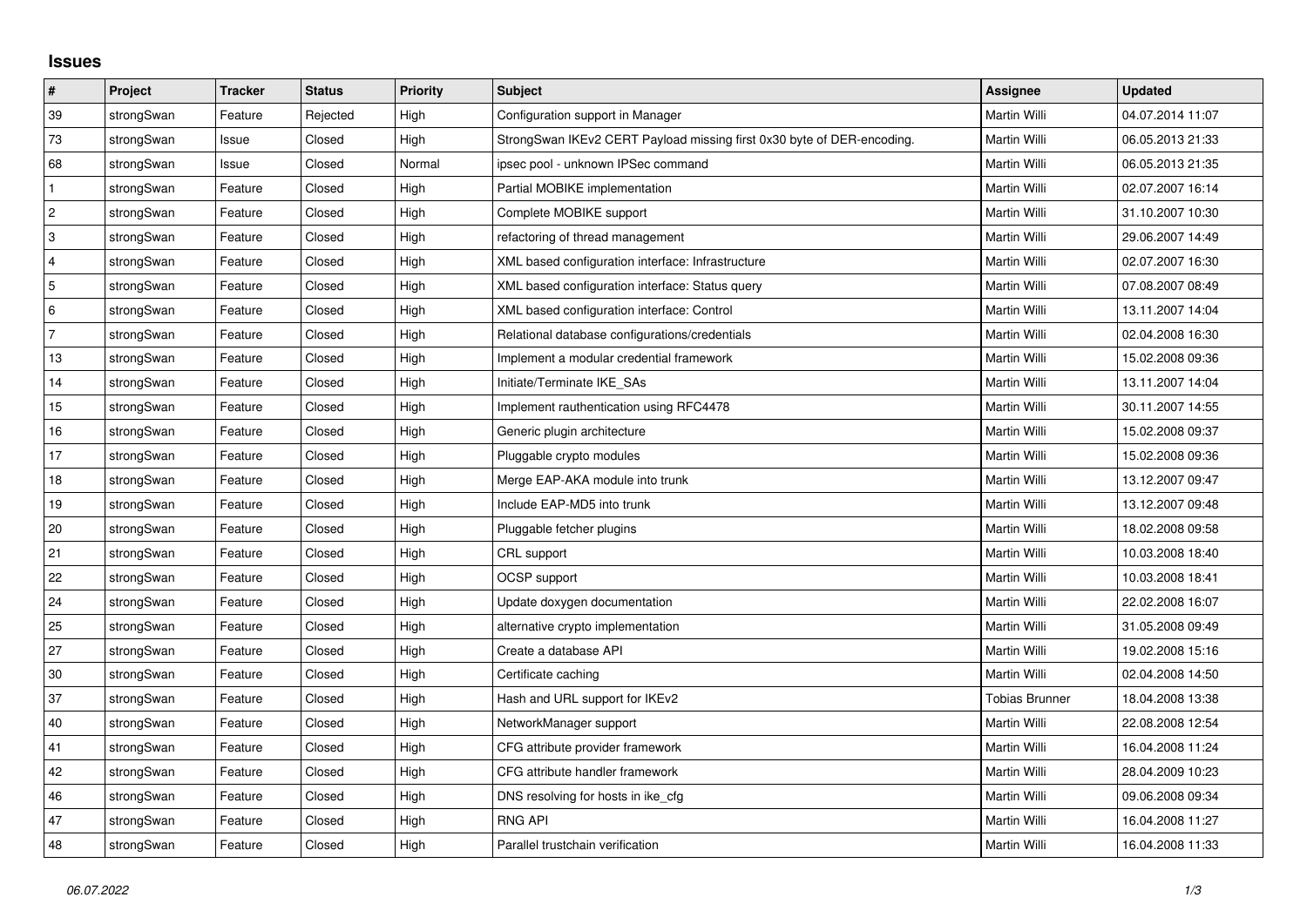| $\sharp$ | Project    | <b>Tracker</b> | <b>Status</b> | Priority  | <b>Subject</b>                                                              | <b>Assignee</b>       | <b>Updated</b>   |
|----------|------------|----------------|---------------|-----------|-----------------------------------------------------------------------------|-----------------------|------------------|
| 54       | strongSwan | Feature        | Closed        | High      | <b>EAP-Identity Server functionality</b>                                    | Martin Willi          | 22.08.2008 12:55 |
| 59       | strongSwan | Feature        | Closed        | High      | Add additinal signal dependent parameter to bus                             | Martin Willi          | 29.07.2008 11:04 |
| 60       | strongSwan | Feature        | Closed        | High      | Implement draft-sheffer-ikev2-gtc-00 with PAM password verification         | Martin Willi          | 22.08.2008 12:59 |
| 57       | strongSwan | Feature        | Closed        | Normal    | new pluto connection option: verify_identifier                              | Andreas Steffen       | 25.07.2013 10:07 |
| 67       | strongSwan | Feature        | Closed        | Normal    | Implement DH groups 22-24                                                   | Martin Willi          | 19.04.2010 14:51 |
| 69       | strongSwan | Feature        | Closed        | Normal    | Improve scheduler performance                                               | <b>Tobias Brunner</b> | 04.12.2008 17:03 |
| 76       | strongSwan | Feature        | Closed        | Normal    | crypto test framework                                                       | Martin Willi          | 12.06.2009 11:31 |
| 78       | strongSwan | Feature        | Closed        | Normal    | Integrity tester for libstrongswan and all plugins.                         | Martin Willi          | 27.06.2009 16:19 |
| 100      | strongSwan | Feature        | Closed        | Normal    | Derive traffic selectors from authentication process                        | Martin Willi          | 23.07.2010 16:53 |
| 128      | strongSwan | Feature        | Closed        | Normal    | Plugin dependencies                                                         | Martin Willi          | 06.02.2012 10:51 |
| 23       | strongSwan | Feature        | Closed        | Low       | PKCS#11 based smartcard implementation                                      | Martin Willi          | 12.10.2010 13:42 |
| 12       | strongSwan | Bug            | Closed        | Immediate | Fix build on uClibc                                                         | Martin Willi          | 31.10.2007 10:34 |
| 8        | strongSwan | Bug            | Closed        | Urgent    | MOBIKE selects disappearing IPv6 address                                    | Martin Willi          | 05.07.2007 09:03 |
| 51       | strongSwan | Bug            | Closed        | Urgent    | fips_signer should not chek for \$(PREFIX)/libexec/ipsec/ at build time     | Andreas Steffen       | 19.08.2008 21:10 |
| 10       | strongSwan | <b>Bug</b>     | Closed        | High      | distribution cannot be built because logout.cs template is missing in trunk | Martin Willi          | 18.09.2007 07:43 |
| 11       | strongSwan | <b>Bug</b>     | Closed        | High      | Show IKE SA status overview                                                 | Martin Willi          | 31.10.2007 10:29 |
| 26       | strongSwan | <b>Bug</b>     | Closed        | High      | Port all tools to new crypto/credential APIs                                | Martin Willi          | 21.03.2008 18:04 |
| 31       | strongSwan | <b>Bug</b>     | Closed        | High      | ikev2/rw-eap-aka-rsa scenario fails                                         | Martin Willi          | 19.03.2008 15:25 |
| 32       | strongSwan | Bug            | Closed        | High      | ikev2/rw-no-idr scenario fails                                              | Martin Willi          | 19.03.2008 11:13 |
| 33       | strongSwan | Bug            | Closed        | High      | ikev2/crl-revoked scenario broken                                           | Martin Willi          | 19.03.2008 19:02 |
| 34       | strongSwan | <b>Bug</b>     | Closed        | High      | ikev2/multi-level-ca-loop segfaults                                         | Martin Willi          | 31.03.2008 09:19 |
| 35       | strongSwan | <b>Bug</b>     | Closed        | High      | ikev2/ocsp-no-signer-cert scenario segfaults                                | Martin Willi          | 02.04.2008 09:45 |
| 36       | strongSwan | <b>Bug</b>     | Closed        | High      | strongswan-4.2.0 does not compile with uclibc                               | Martin Willi          | 04.04.2008 13:51 |
| 43       | strongSwan | Bug            | Closed        | High      | missing certificate_identity in SQL database causes segfault                | Martin Willi          | 07.04.2008 10:08 |
| 45       | strongSwan | <b>Bug</b>     | Closed        | High      | Failure to open SQLite database crashes charon                              | Martin Willi          | 07.04.2008 09:16 |
| 49       | strongSwan | <b>Bug</b>     | Closed        | High      | starter log directly to terminal                                            | Martin Willi          | 30.04.2009 10:18 |
| 50       | strongSwan | <b>Bug</b>     | Closed        | High      | plutostderrlog option missing                                               | Martin Willi          | 11.05.2008 10:10 |
| 52       | strongSwan | <b>Bug</b>     | Closed        | High      | Migrate ESP sequence number in update_sa                                    | Tobias Brunner        | 25.06.2008 08:40 |
| 55       | strongSwan | Bug            | Closed        | High      | Implement SHA512/384/256 HMAC with proper truncation in kernel              | Martin Willi          | 03.12.2009 11:41 |
| 56       | strongSwan | Bug            | Closed        | High      | New interface for EAP-SIM backend                                           | Martin Willi          | 24.10.2008 10:23 |
| 61       | strongSwan | Bug            | Closed        | High      | When recovering from DPD, firewall rules aren't added as necessary          | Andreas Steffen       | 06.05.2013 21:43 |
| 64       | strongSwan | <b>Bug</b>     | Closed        | High      | MOBIKE with changed NAT mappings                                            | Martin Willi          | 08.10.2008 14:21 |
| 65       | strongSwan | <b>Bug</b>     | Closed        | High      | Many UML tests fail                                                         | Andreas Steffen       | 07.10.2008 07:09 |